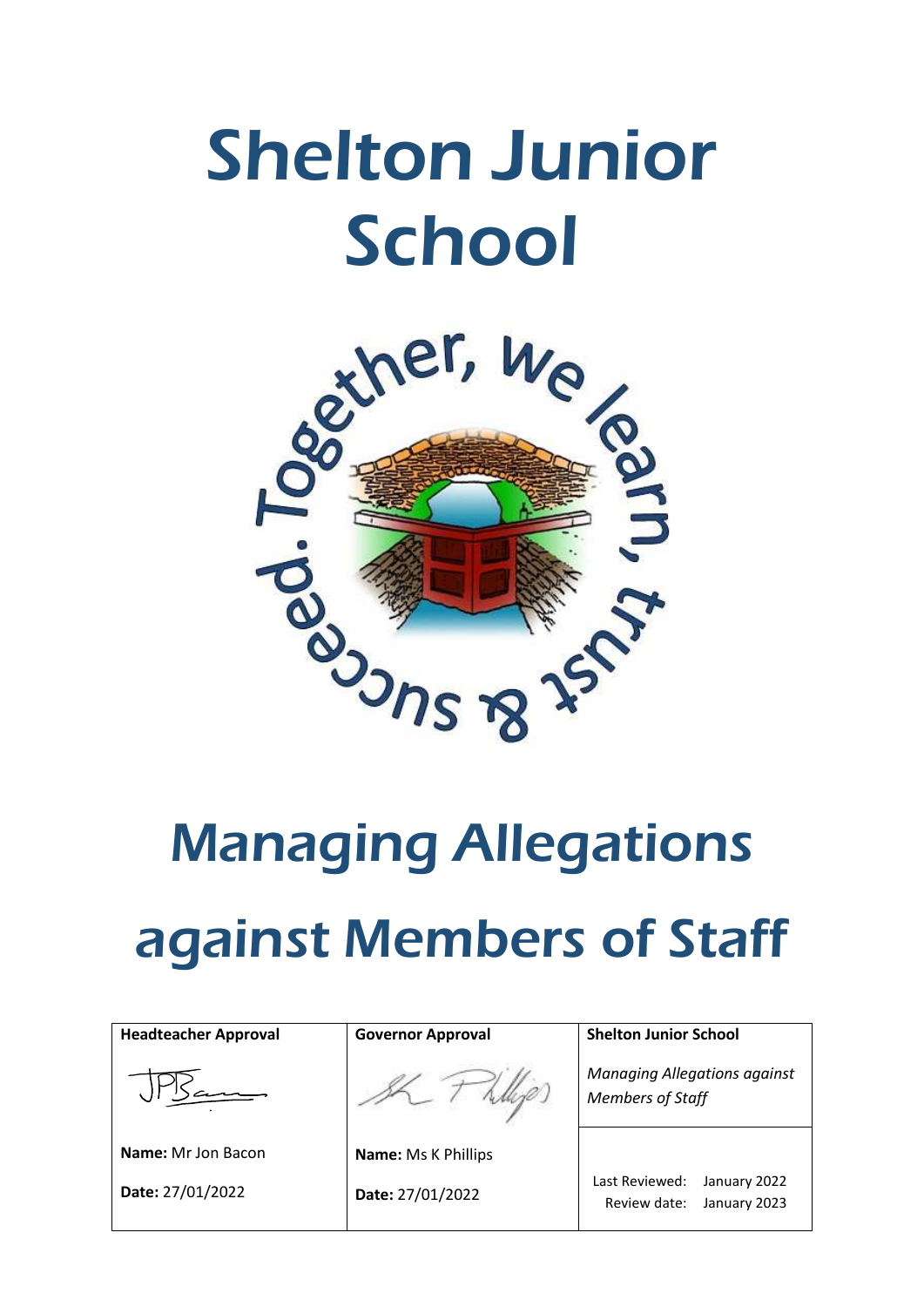## <span id="page-1-0"></span>**Policy review dates and changes**

| <b>Date</b> | By whom | Summary of changes made |
|-------------|---------|-------------------------|
|             |         |                         |
|             |         |                         |
|             |         |                         |
|             |         |                         |
|             |         |                         |
|             |         |                         |
|             |         |                         |
|             |         |                         |
|             |         |                         |
|             |         |                         |
|             |         |                         |
|             |         |                         |
|             |         |                         |
|             |         |                         |
|             |         |                         |
|             |         |                         |
|             |         |                         |
|             |         |                         |
|             |         |                         |
|             |         |                         |
|             |         |                         |

Last Reviewed: Review date: January 2022 January 2023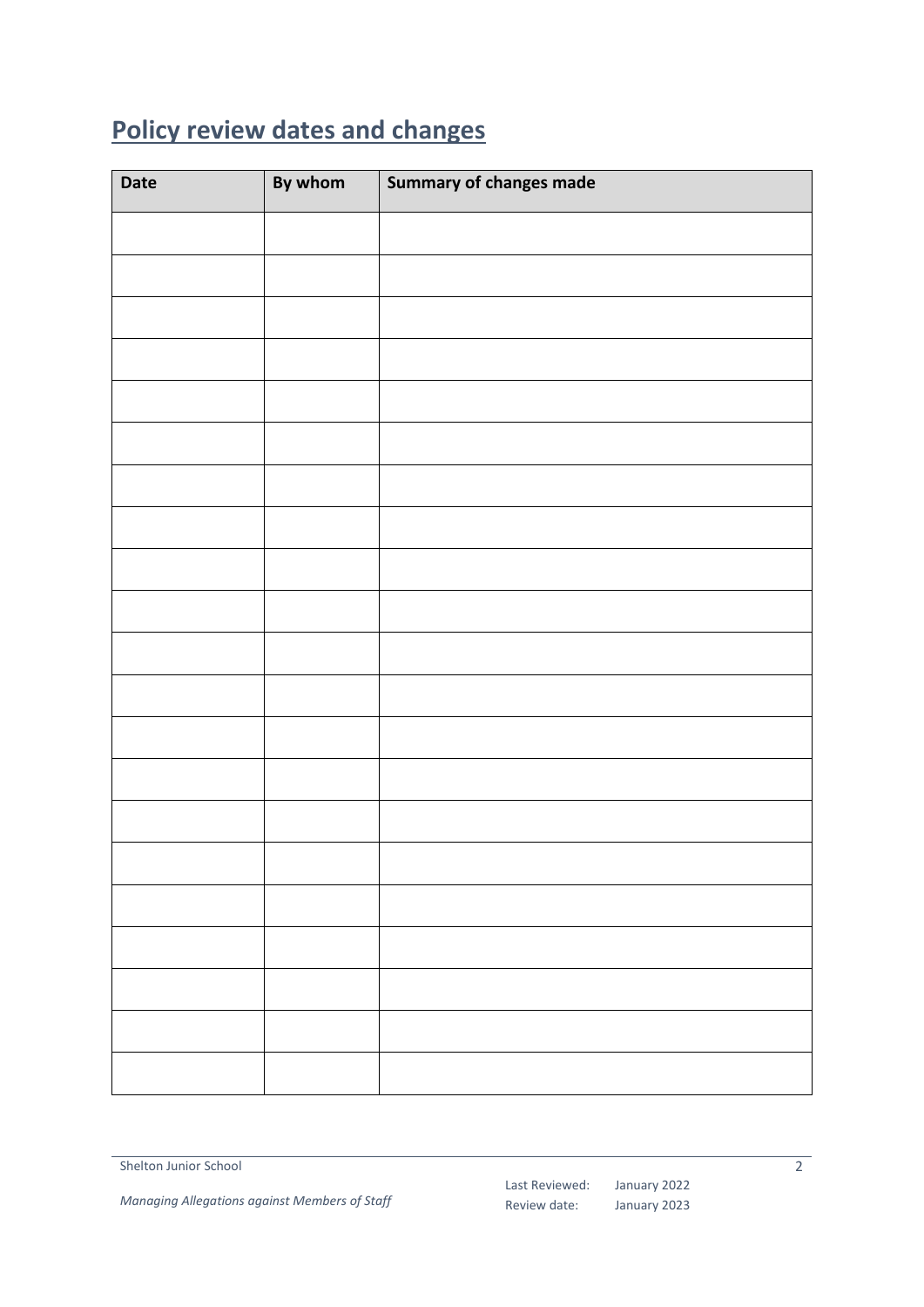## Contents

 $\overline{3}$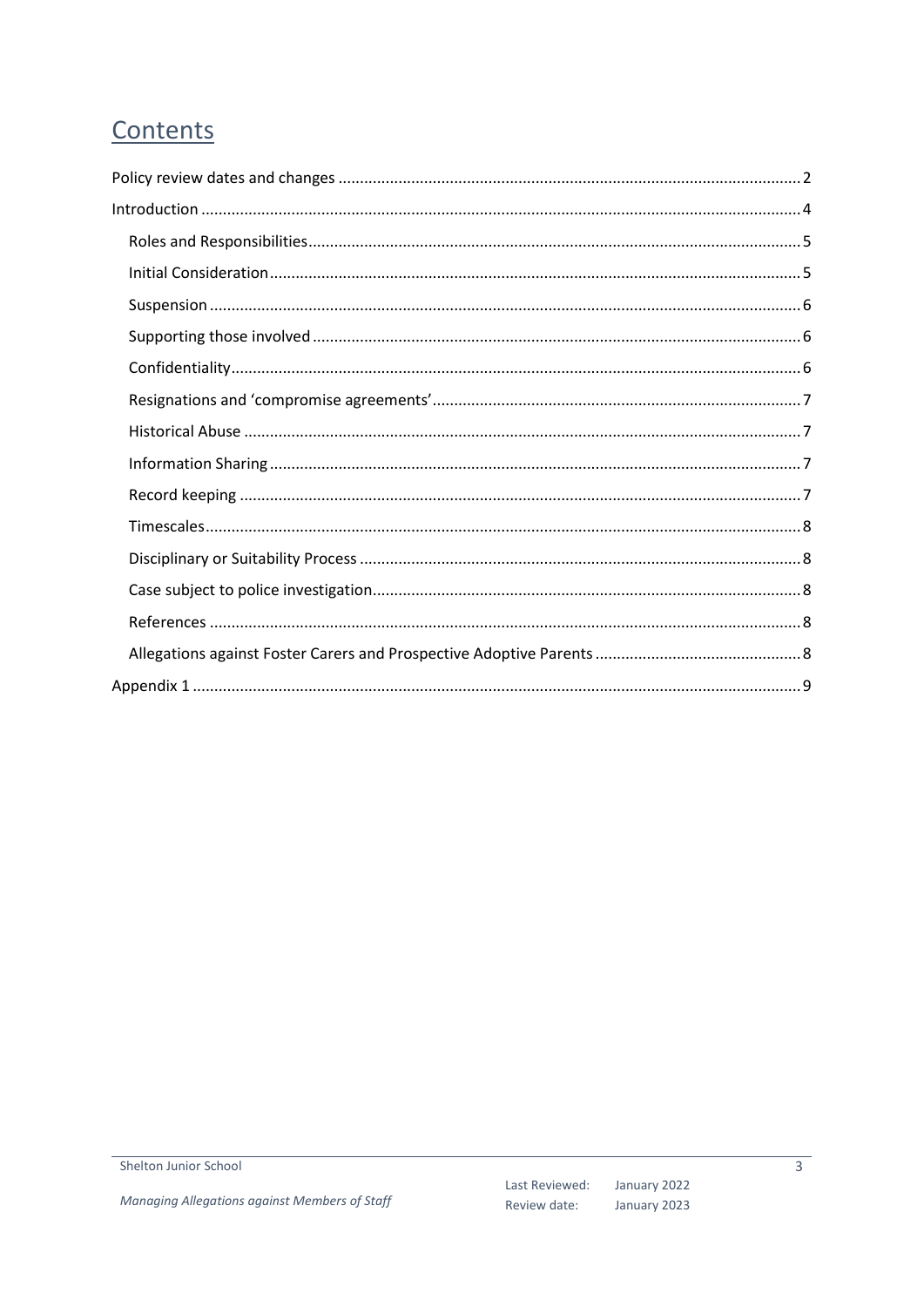## <span id="page-3-0"></span>**Introduction**

This policy is based on the framework for dealing with allegations of abuse made against a person who works with children, detailed in Chapter 6 and Appendix 5 of Working Together to Safeguard Children (2010 - now archived) and [Keeping Children Safe in Education: Statutory Guidance for](https://www.gov.uk/government/publications/keeping-children-safe-in-education--2)  [Schools and Colleges.](https://www.gov.uk/government/publications/keeping-children-safe-in-education--2) All references in this document to 'staff' or 'members of staff' should be interpreted as meaning all paid or unpaid staff, professionals and volunteers.

In November 2018 the guidance was reviewed locally and the following points of clarification added:

- In Derby, The LADO (**Local Authority Designated Officer**) will record who will complete the actions, the timescale for completion and date the outcome of all actions will be fed back to the LADO. It is the LADO's responsibility to follow up any outstanding actions and record clearly in the case record;
- The school will need to write clearly in the personnel file the rationale for any decisions taken in respect of the member of staff;
- If the member of staff changes job whilst the LADO investigation is ongoing, the school must make the employee aware that it is their responsibility to inform the prospective new employer of the unresolved LADO complaint. Failure to do this may result in an offer of employment being withdrawn;
- Unfounded was added as an additional definition which can be used in cases where there is no evidence or proper basis to support the allegation made.

These procedures should be applied when there is an allegation or concerns about a member of staff who has:

- Behaved in a way that has harmed a child, or may have harmed a child
- Possibly committed a criminal offence against or related to a child
- Behaved towards a child or children in a way that indicates they may pose a risk of harm to children.

These behaviours should be considered within the context of the four categories of abuse i.e. physical, sexual and emotional abuse and neglect, and include concerns relating to conduct at or outside work, and inappropriate relationship between members of staff and children or young people. For example:

- Having a sexual relationship with a child under 18 if in a position of trust (defined in Section 21 Sexual Offences Act 2003) in respect of that child (even if consensual) – see Sections 16- 19 Sexual Offences Act 2003)
- 'Grooming' ie meeting a child under the age of 16 with intent to commit a relevant offence (see Section 15 Sexual Offences Act 2003)
- Other 'grooming' behaviour giving rise to concerns of a broader child protection nature eg inappropriate text/email messages or images, gifts, socialising

Shelton Junior School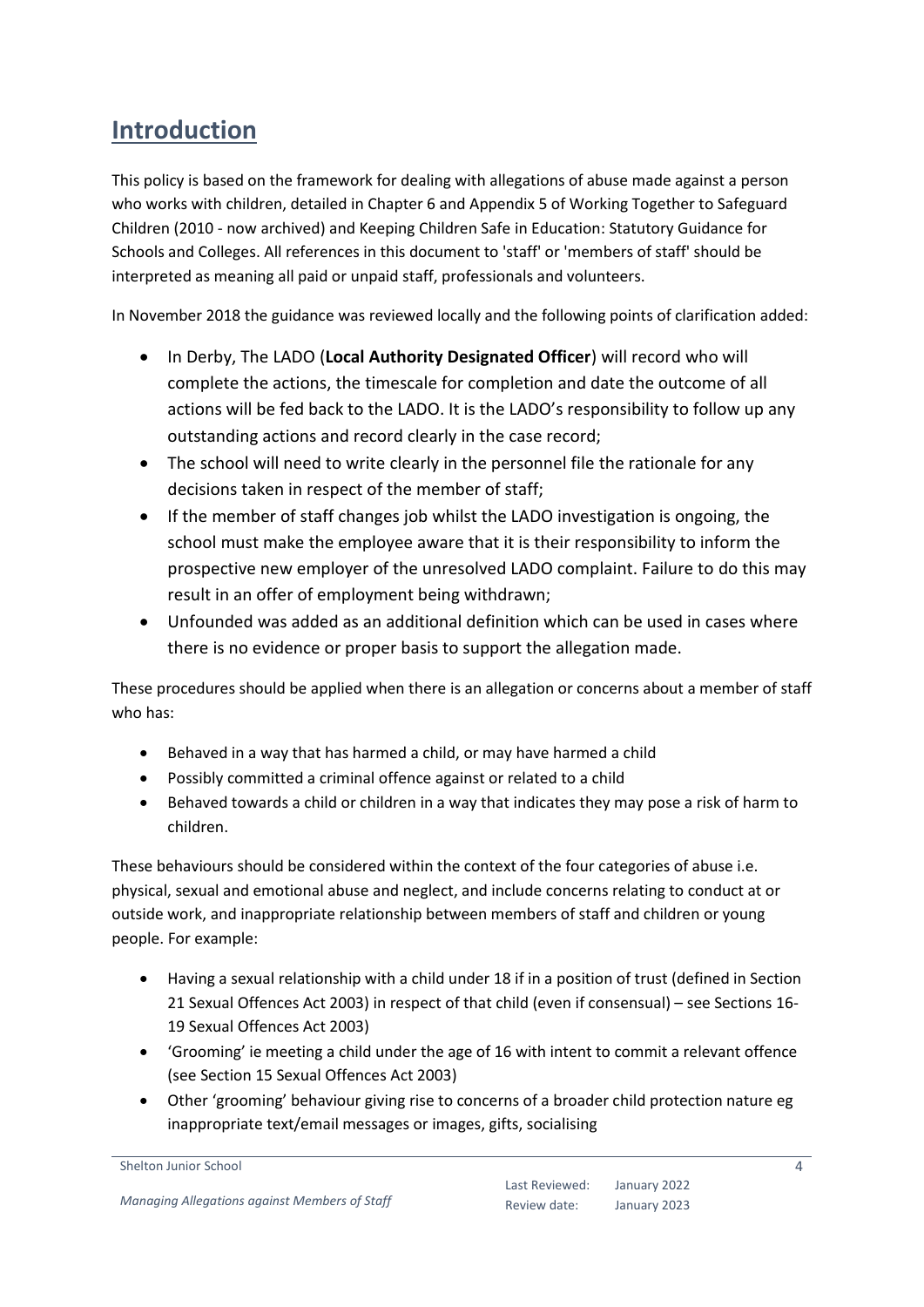- Possession of indecent photographs/pseudo-photographs of children
- Inappropriate behaviour towards children and/or conduct (ie social media, domestic abuse)

#### <span id="page-4-0"></span>**Roles and Responsibilities**

Any allegation of abuse of a pupil by a member of staff must be reported to the Designated Safeguarding Officer (DSL) or the Deputy DSL in their absence. Should the initial allegation first be made to any other member of staff then that member of staff must either request the person raising the allegation to report it to the DSL or if that is not possible to pass details of the allegation to the DSL immediately.

Should the allegation be made against the DSL then this should be brought to the attention of the Headteacher and/or the Chair of Governors immediately.

#### <span id="page-4-1"></span>**Initial Consideration**

The first priority must be to ensure the immediate safety of the child or any other children affected. Some allegations may be so serious they require immediate intervention by the Police and/or social care and the DSL must inform the Police and/or social care.

Where there is no evidence that a child has been injured, the DSL should in the first instance discuss the allegation with the LADO **within 1 working day** in order to determine whether Police and/or social care involvement is required.

The DSL should not ask the member of staff any questions that will interfere with any criminal investigation until it has been agreed by LADO and Police. The LADO will inform the DSL when and which information can be shared with the subject accused.

The contacts details are:

**Organisation:** Derby City Council **Telephone number:** 01332 642376

The LADO Referral Form (see Appendix 1) should be completed and emailed securely to: [cypsafeguarding@derby.gcsx.gov.uk](mailto:cypsafeguarding@derby.gcsx.gov.uk)

If the allegation is not demonstrably false or malicious and there is cause to suspect that a child is suffering or is likely to suffer significant harm, a referral should be made to social care.

Where there is not an identified child, but there is still potential risk to children in general, the LADO together with the school and Police should consider who should conduct any investigation. A strategy meeting may also be necessary to evaluate the information and agree a course of action.

Shelton Junior School

5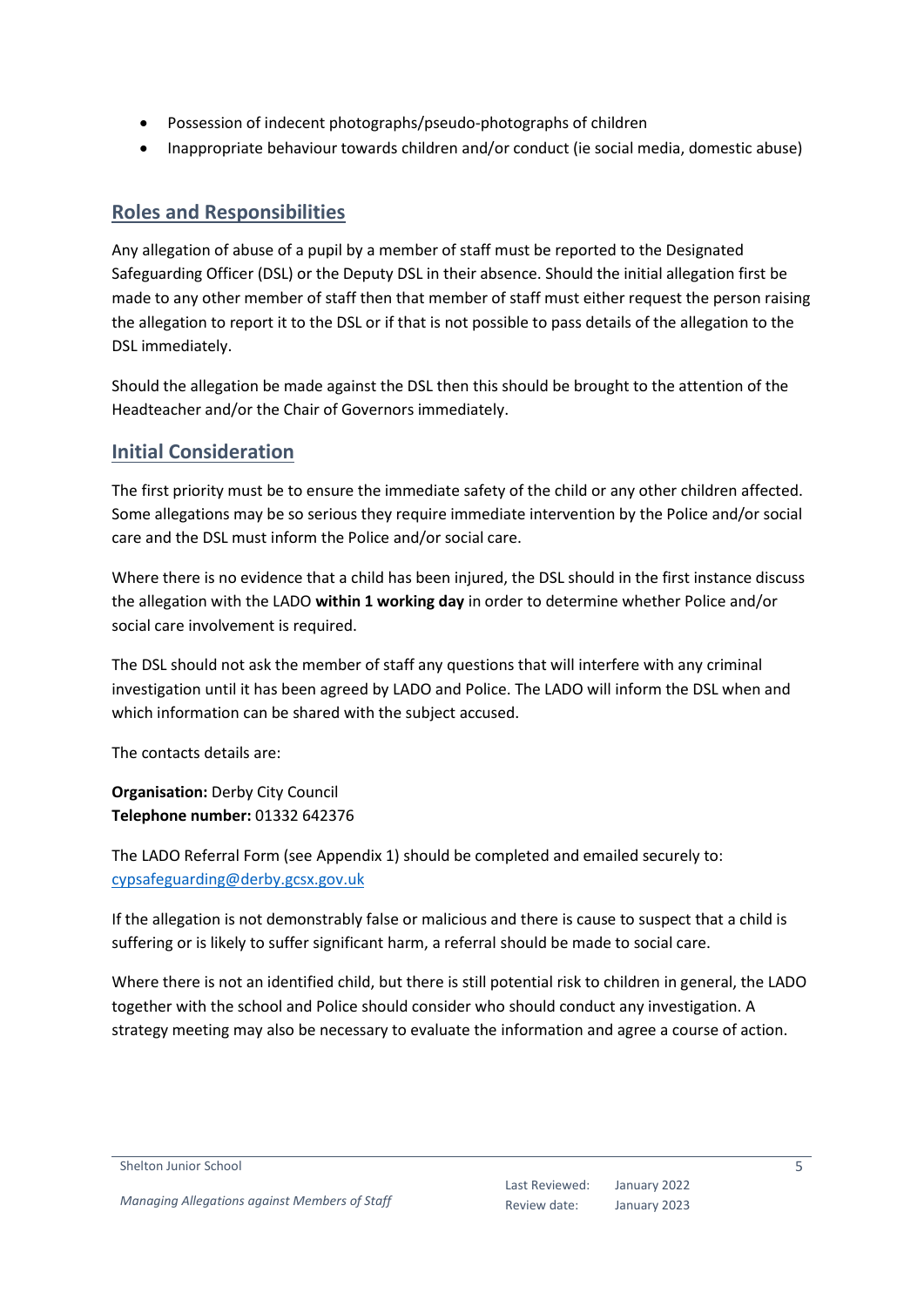The following definitions should be used when determining the outcome of allegation investigations:

- *Substantiated:* there is sufficient identifiable evidence to prove the allegation.
- *False***:** there is sufficient evidence to disprove the allegation.
- *Malicious:* there is clear evidence to prove there has been a deliberate act to deceive and the allegation is entirely false.
- *Unsubstantiated*: this is not the same as a false allegation. It means that there is insufficient evidence to prove or disprove the allegation. The term, therefore, does not imply guilt or innocence.
- *Unfounded*: to reflect cases where there is no evidence or proper basis to support the allegation made.

Where it is clear that an investigation by the Police or Social Care is unnecessary, the LADO will discuss with the DSL the next steps. This may range from taking no further action to dismissal. Any decision must be recorded clearly in the personnel file.

#### <span id="page-5-0"></span>**Suspension**

In some cases it may be necessary to consider suspending the accused until the case is resolved. All options to avoid suspension should be considered unless where:

- There is a cause to suspect a child is at risk of harm or
- The allegation is so serious that it might be grounds for dismissal.

If a suspended person is to return to work, the DSL should consider what help or support might be appropriate eg the provision of a mentor.

#### <span id="page-5-1"></span>**Supporting those involved**

The DSL should appoint a named representative to keep the subject accused of the allegation informed of the progress of the case. This should not be the investigating officer. The individual should be advised to contact their trade union and should be provided with access to welfare counselling or medical advice.

Parents or carers should be told about the allegation if they do not already know of it. However, if Police or Social Care are involved, the DSL should not speak to parents until those agencies have been consulted. Parents should also be kept informed about the progress of the case and told the outcome eg if substantiated, although they should not be told the outcome of any disciplinary or other internal process.

#### <span id="page-5-2"></span>**Confidentiality**

Confidentiality should be maintained while the allegation is being investigated or considered. Reporting restrictions prevent the publication of any material that may lead to the identification of a teacher accused. The reporting restrictions apply until the point that the accused person is charged with an offence.

Shelton Junior School

Last Reviewed: Review date: January 2022 January 2023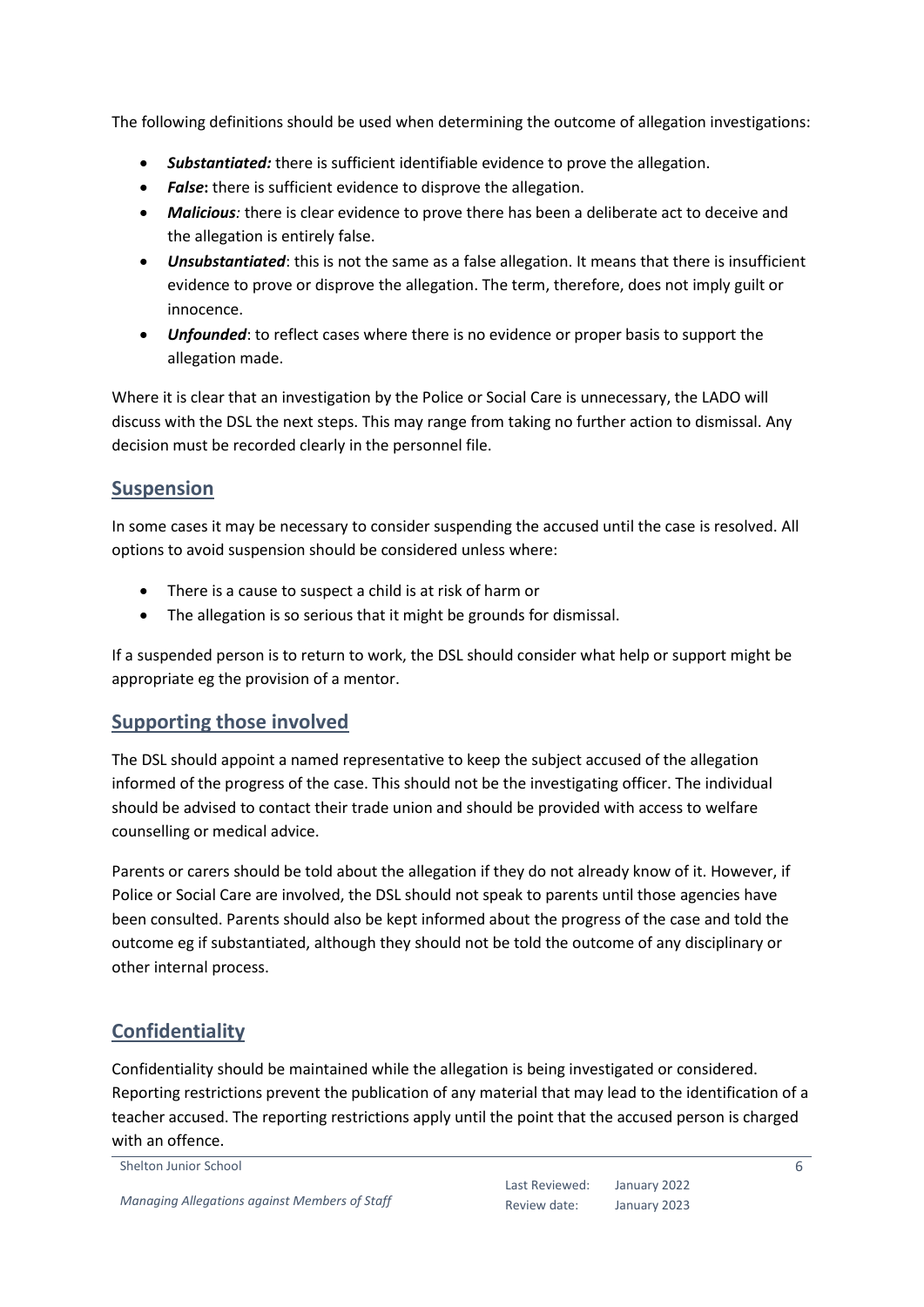#### <span id="page-6-0"></span>**Resignations and 'compromise agreements'**

If the accused person resigns this should not prevent an allegation being followed up. The DSL must make a referral to the Disclosure and Barring Service (DBS) when the criteria is met for dismissal due to the allegation.

It is important that every effort is made to reach a conclusion in all cases of allegations bearing on the safety or welfare of children, including any in which the person concerned refuses to cooperate with the process. Wherever possible the accused should be given a full opportunity to answer the allegation and make representations about it. But the process of recording the allegation and any supporting evidence, and reaching a judgement about whether it can be substantiated on the basis of all the information available, should continue even if that cannot be done or the accused does not cooperate.

Settlement or compromise agreements, by which a person agrees to resign if the employer agrees not to pursue disciplinary action, and both parties agree a form of words to be used in any future reference, should not be used in these cases. Such an agreement will not prevent a thorough police investigation where that is appropriate.

#### <span id="page-6-1"></span>**Historical Abuse**

Historical allegations should be responded to in the same way as contemporary concerns. It will be important to consider if the person is currently working with children and if that is the case, to consider whether that employee should be informed.

#### <span id="page-6-2"></span>**Information Sharing**

Information should be shared at any strategy discussion in connection with the allegation. Where Police are involved, the DSL should ask the Police to obtain consent from the individuals involved to share statements for use in any disciplinary process.

#### <span id="page-6-3"></span>**Record keeping**

Details of allegations that are found to have been malicious should be removed from personnel records. However, for all other allegations, it is important that a clear and comprehensive summary of the allegation, details of how the allegation was followed up and resolved, and a note of any action taken and decisions reached, is kept on the confidential personnel file of the accused, and a copy provided to the person concerned. The record should be retained at least until the accused has reached normal retirement age or for a period of 10 years from the date of the allegation if that is longer.

 $\overline{7}$ 

Shelton Junior School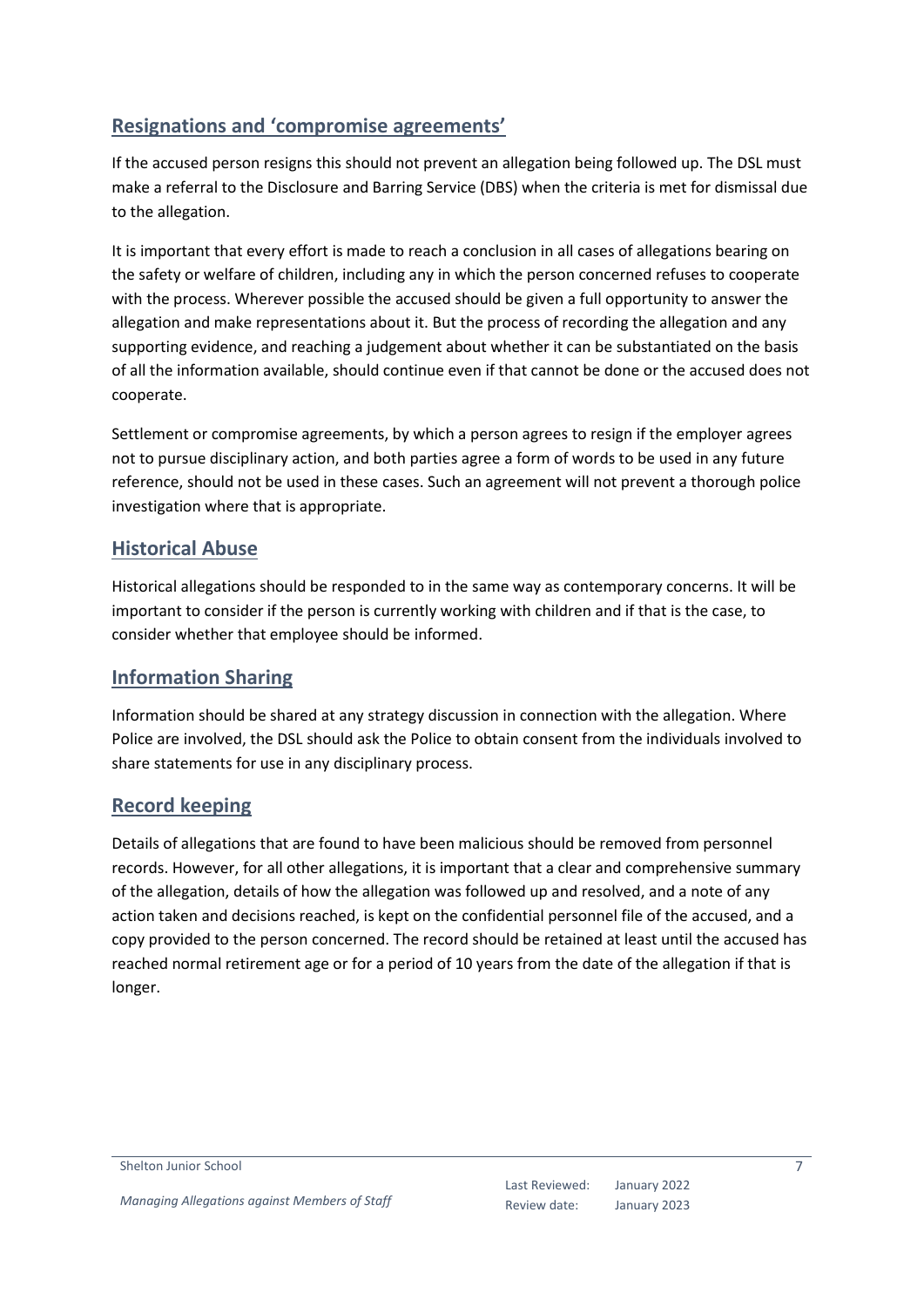#### <span id="page-7-0"></span>**Timescales**

Where it is clear that the allegation is unsubstantiated or malicious, the case should be resolved within one week.

The decision for the need for a strategy meeting should be within 5 days.

#### <span id="page-7-1"></span>**Disciplinary or Suitability Process**

On receipt of the report of the disciplinary investigation, the DSL and the School Governors should consult the LADO, and decide whether a disciplinary hearing is needed within two working days. If a hearing is needed it should be held within **15 working days**.

In any case in which children's social care has undertaken enquiries to determine whether the child or children are in need of protection, the School Governors and Chair of Governors should take account of any relevant information obtained in the course of those enquiries when considering disciplinary action.

The LADO should continue to liaise with the school to monitor progress of the case and provide advice or support when required or requested.

#### <span id="page-7-2"></span>**Case subject to police investigation**

If the police and/or Crown Prosecution Service decide not to charge the individual with an offence, or decide to administer a caution, or the person is acquitted by a Court, the police should wherever possible aim to pass all information they have which may be relevant to a disciplinary case to the Principal within three working days of the decision. In those circumstances the Principal and the LADO should proceed as described above.

In any case in which children's social care has undertaken enquiries to determine whether the child or children are in need of protection, any information obtained in the course of those enquiries which is relevant to a disciplinary case should also be passed to the school and the Headteacher should request this information.

#### <span id="page-7-3"></span>**References**

Cases in which an allegation was proven to be false, unsubstantiated or malicious should not be included in employer references. A history of repeated concerns or allegations which have all been found to be false, unsubstantiated or malicious, should also not be included in any reference.

#### <span id="page-7-4"></span>**Allegations against Foster Carers and Prospective Adoptive Parents**

Allegations made against foster carers and prospective adoptive parents will be dealt with under this policy. The child's social worker must be informed and a senior manager within the Fostering Service will liaise with the LADO.

Shelton Junior School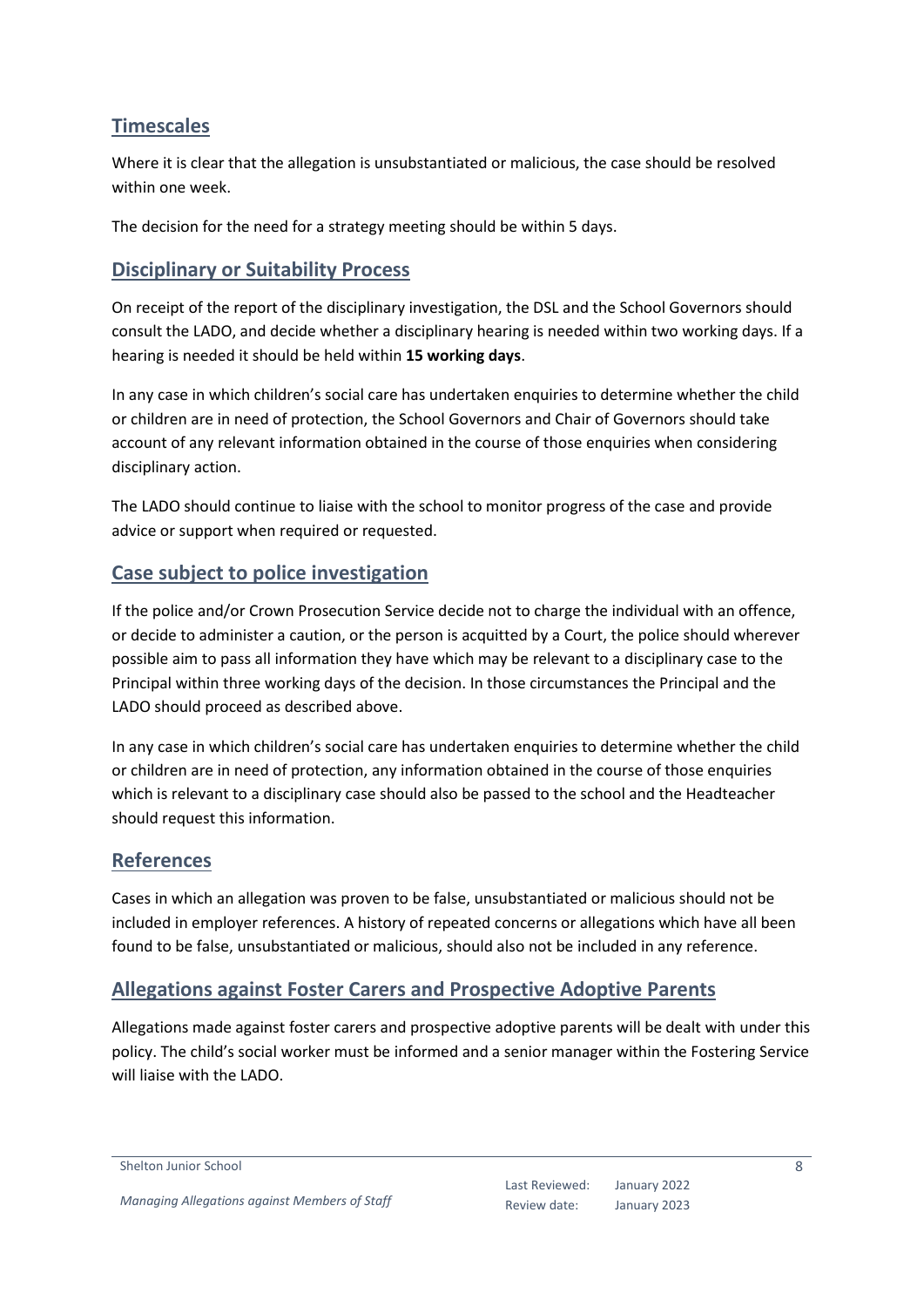### <span id="page-8-0"></span>**Appendix 1**





#### **ALLEGATIONS AGAINST STAFF, VOLUNTEERS & CARERS REFERRAL TO LOCAL AUTHORITY DESIGNATED OFFICER (LADO) FORM**

You should make a referral to the LADO if there is reasonable cause to believe that a person who works with or has responsibility for children, in connection with his/her employment or voluntary activity, has:

- Behaved in a way that has or may have harmed a child;
- Possibly committed a criminal offence against or related to a child; or
- Behaved towards a child or children in a way that indicates they may pose a risk of harm to children.

Se[e Working Together to Safeguard Children](https://www.gov.uk/government/publications/working-together-to-safeguard-children--2) (2018) and DSCBs Safeguarding Children Allegations [against Staff, Carers and Volunteers procedure.](http://derbyshirescbs.proceduresonline.com/p_alleg_staff_carer_volunteer.html)

Once completed please return your form marked 'for the attention of the Duty LADO via secure email:

- For Derby email[: cypsafeguarding@derby.gcsx.gov.uk](mailto:cypsafeguarding@derby.gcsx.gov.uk)
- For Derbyshire email: If emailing DCC to DCC us[e professional.allegations@derbyshire.gov.uk](mailto:professional.allegations@derbyshire.gov.uk) or if you are emailing from GCSx, GSi, PNN, NHS or PSN network connected email addresses use [GCSX.CAYAProfessionalallegations@derbyshire.gcsx.gov.uk](mailto:GCSX.CAYAProfessionalallegations@derbyshire.gcsx.gov.uk)

| <b>NAME OF PERSON</b>       |  |
|-----------------------------|--|
| <b>COMPLETING REFERRAL:</b> |  |
| DATE OF REFERRAL:           |  |
| <b>WORK ROLE:</b>           |  |
| ORGANISATION:               |  |
| TELEPHONE NUMBER/S:         |  |

Shelton Junior School

9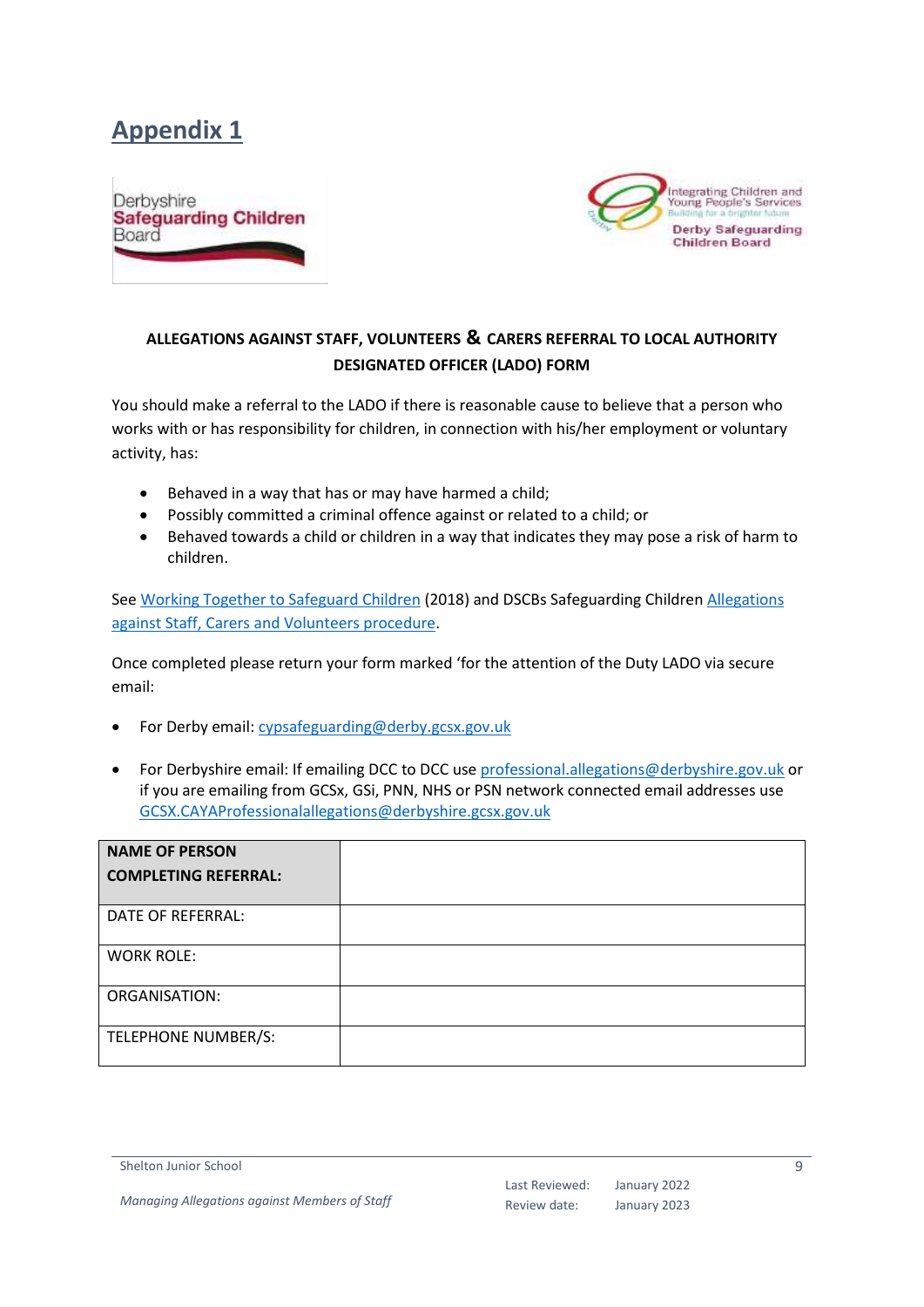| DETAILS OF PERSON OF CONCERN / SUBJECT (if the allegation is about a Head Teacher, please |        |                                                                                       |                     |
|-------------------------------------------------------------------------------------------|--------|---------------------------------------------------------------------------------------|---------------------|
| refer immediately to the Chair of Governors)                                              |        |                                                                                       |                     |
| <b>FULL NAME:</b>                                                                         |        |                                                                                       |                     |
| DOB:                                                                                      |        |                                                                                       |                     |
| <b>HOME ADDRESS:</b>                                                                      |        |                                                                                       |                     |
| <b>WORK ROLE:</b>                                                                         |        |                                                                                       |                     |
| <b>EMPLOYER &amp; WORK ADDRESS:</b>                                                       |        |                                                                                       |                     |
| <b>TELEPHONE NUMBER:</b>                                                                  |        |                                                                                       |                     |
|                                                                                           |        | WHAT HAS BEEN ALLEGED? Include dates, times, witnesses (where known) etc.             |                     |
|                                                                                           |        |                                                                                       |                     |
|                                                                                           |        | WHAT IN YOUR OPINION IS THE NATURE OF THE ALLEGED HARM? Please tick which one applies |                     |
| <b>Physical</b>                                                                           |        | <b>Inappropriate Behaviour (in Work)</b>                                              | $\lfloor$ $\rfloor$ |
| <b>Sexual</b>                                                                             | $\Box$ | Grooming                                                                              | $\Box$              |
| <b>Neglect</b>                                                                            | □      | <b>Sexual Images</b>                                                                  | $\Box$              |
| <b>Conduct (outside work)</b>                                                             | $\Box$ |                                                                                       |                     |
|                                                                                           |        | DOES THE SUBJECT LIVE WITH OR HAVE OTHER CONTACT WITH CHILDREN?                       |                     |
| Yes (<br>No<br>Unknown <sup>1</sup><br>$\cup$<br>Details:                                 |        |                                                                                       |                     |

Shelton Junior School

10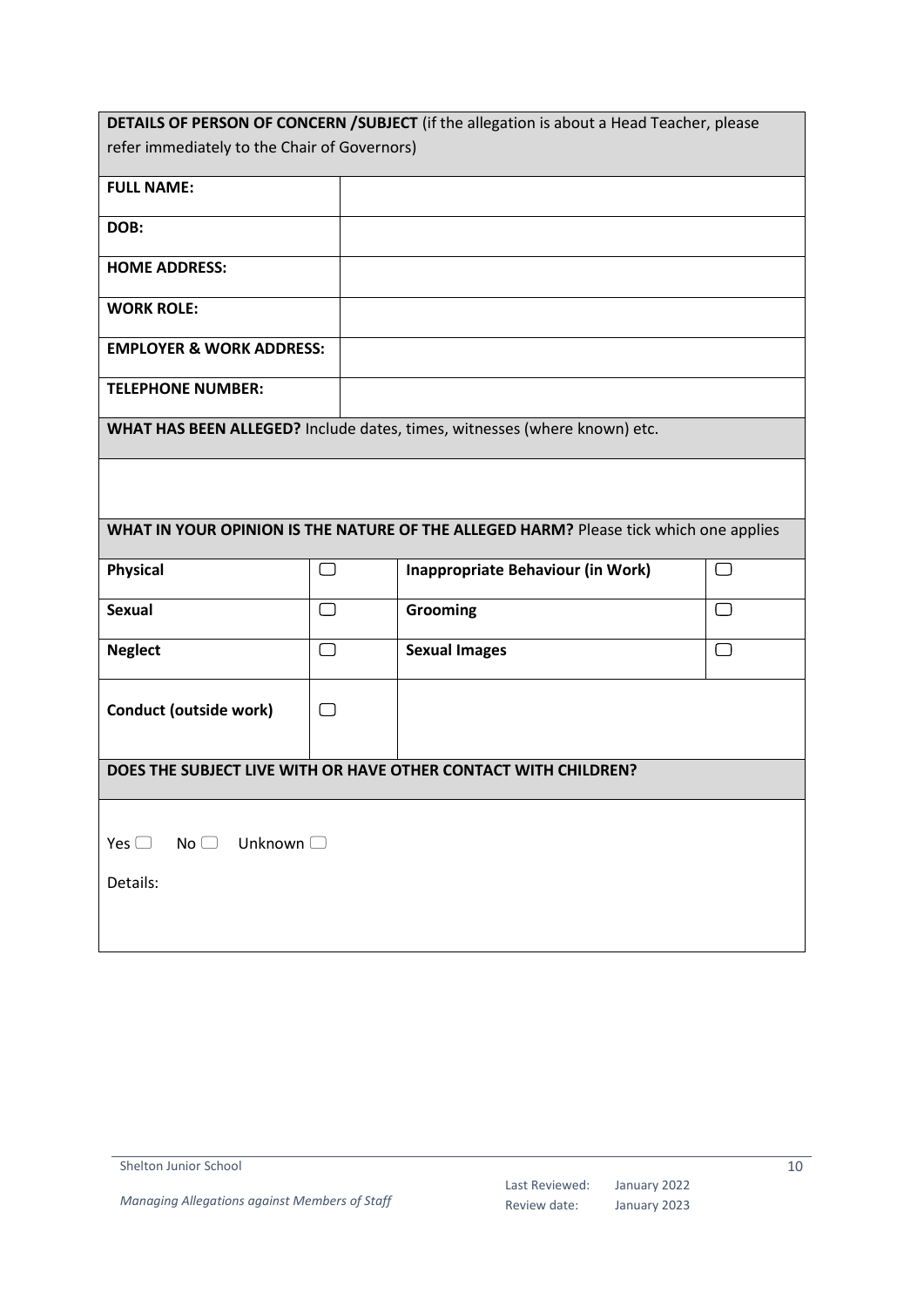| DOES THE SUBJECT HAVE ANY OTHER OUT OF HOURS, PART TIME PLACE OF EMPLOYMENT/<br><b>VOLUNTEERING ROLE WITH RESPONSIBILITY FOR CHILDREN?</b>                                |                                                                             |  |
|---------------------------------------------------------------------------------------------------------------------------------------------------------------------------|-----------------------------------------------------------------------------|--|
| Yes □ No □ Unknown □                                                                                                                                                      |                                                                             |  |
| Details:                                                                                                                                                                  |                                                                             |  |
|                                                                                                                                                                           |                                                                             |  |
|                                                                                                                                                                           | ANY PREVIOUS LADO OR CONCERN? Please put dates and outcome if known         |  |
| $Yes \Box \qquad No \Box$<br>Unknown $\Box$                                                                                                                               |                                                                             |  |
| Details:                                                                                                                                                                  |                                                                             |  |
|                                                                                                                                                                           |                                                                             |  |
|                                                                                                                                                                           | ANY OTHER PROFESSIONALS/VOLUNTEERS INVOLVED IN THIS ALLEGATION?             |  |
| Yes □ No □ Unknown □                                                                                                                                                      |                                                                             |  |
|                                                                                                                                                                           | IF YES, AND FOR DATA PROTECTION PURPOSES, PLEASE COMPLETE SEPARATE REFERRAL |  |
|                                                                                                                                                                           | IF APPLICABLE, FULL DETAILS OF CHILD VICTIM/COMPLAINANT                     |  |
| NAME:                                                                                                                                                                     |                                                                             |  |
| DOB:                                                                                                                                                                      |                                                                             |  |
| <b>ANY DISABILITY?</b>                                                                                                                                                    | Yes $\Box$<br>No <sub>1</sub>                                               |  |
|                                                                                                                                                                           | If yes, what is the nature of the disability?                               |  |
|                                                                                                                                                                           |                                                                             |  |
| HAS THE CHILD BEEN DISCUSSED BEFORE AS A VICTIM UNDER ALLEGATIONS AGAINST STAFF,<br>CARERS AND VOLUNTEERS PROCEDURES? (Has the child made complaints about staff before?) |                                                                             |  |
| Yes $\Box$<br>$No$ $\Box$                                                                                                                                                 |                                                                             |  |
| If yes, when and brief details:                                                                                                                                           |                                                                             |  |
| HOME ADDRESS OF CHILD:                                                                                                                                                    |                                                                             |  |
| Shelton Junior School                                                                                                                                                     | 11                                                                          |  |

*Managing Allegations against Members of Staff*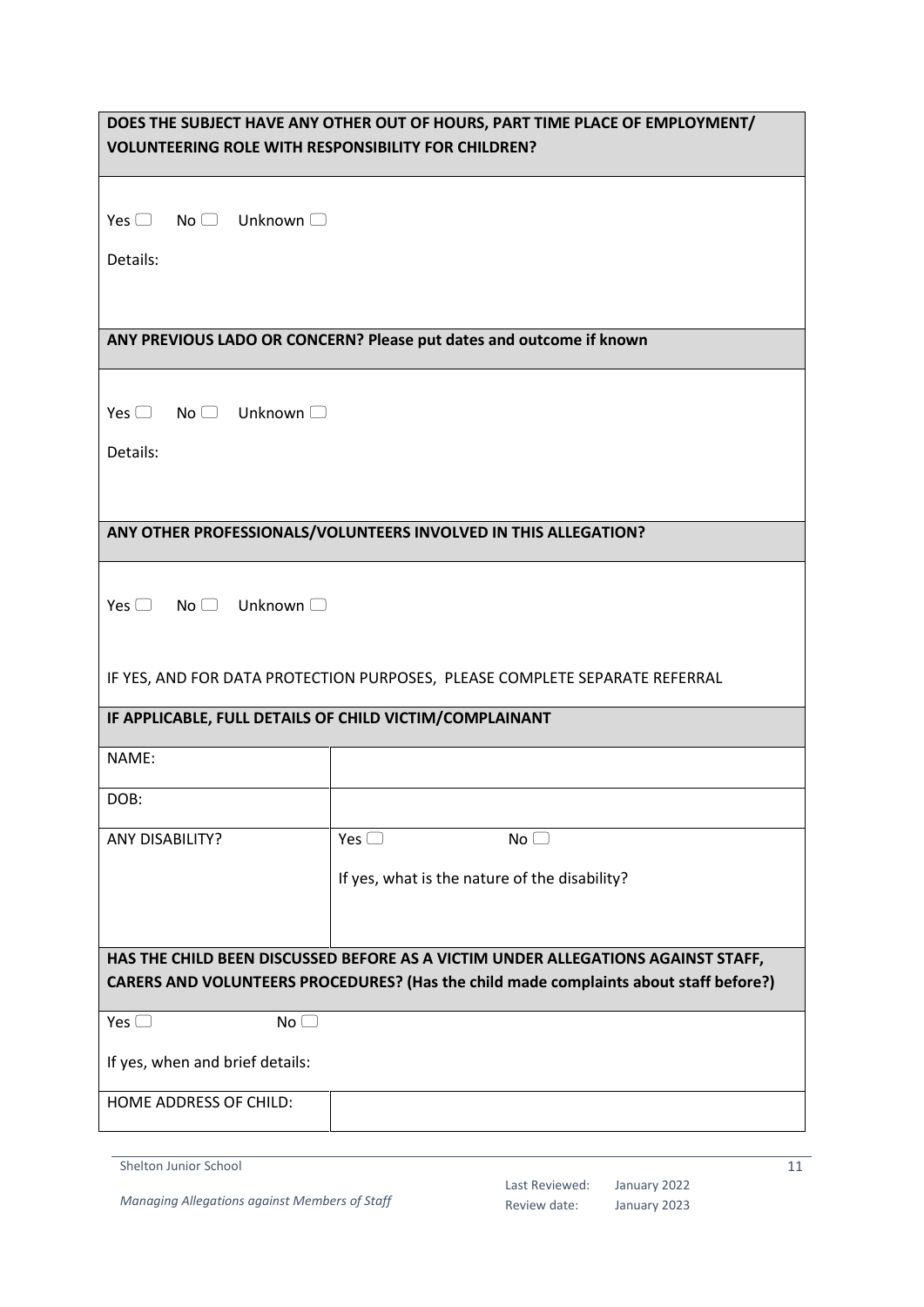| IS THE CHILD/YOUNG PERSON                          | Yes $\Box$<br>No <sub>1</sub>                                                                                                                                           |  |
|----------------------------------------------------|-------------------------------------------------------------------------------------------------------------------------------------------------------------------------|--|
| LOOKED AFTER?                                      | If Yes:                                                                                                                                                                 |  |
|                                                    |                                                                                                                                                                         |  |
|                                                    | Name of IRO and contact details:                                                                                                                                        |  |
|                                                    | Placing Authority:                                                                                                                                                      |  |
|                                                    | Name of Social Worker and contact details:                                                                                                                              |  |
|                                                    | Has the Social Worker/ IRO been informed?<br>Yes $\Box$<br>$\mathsf{No} \,\square$                                                                                      |  |
|                                                    | If No:                                                                                                                                                                  |  |
|                                                    | Who has Parental Responsibility?                                                                                                                                        |  |
|                                                    | Are the child's parents aware of the allegation? Yes $\Box$<br>No (                                                                                                     |  |
|                                                    | What do they know?                                                                                                                                                      |  |
|                                                    |                                                                                                                                                                         |  |
|                                                    | WHAT ACTION HAVE YOU TAKEN SO FAR TO MANAGE THE IDENTIFIED RISK?                                                                                                        |  |
|                                                    |                                                                                                                                                                         |  |
|                                                    |                                                                                                                                                                         |  |
|                                                    | HAVE YOU REFERRED TO CHILDREN'S SOCIAL CARE/CHILDREN'S SERVICES? (In Derby via First<br>Contact Team via 01332 641172 or in Derbyshire via Starting Point 01629 533190) |  |
| No<br>Yes $\Box$                                   |                                                                                                                                                                         |  |
| If no, give reasons:                               |                                                                                                                                                                         |  |
| If yes, referred to:                               | Date:                                                                                                                                                                   |  |
| Agreed action:                                     |                                                                                                                                                                         |  |
|                                                    | HAVE YOU REFERRED TO POLICE? Urgent 999 or non-urgent 101                                                                                                               |  |
|                                                    |                                                                                                                                                                         |  |
| Yes $\Box$<br>$No$ $\Box$                          |                                                                                                                                                                         |  |
| If no, give reasons:                               |                                                                                                                                                                         |  |
| If yes, date you referred?                         | Incident Number:                                                                                                                                                        |  |
| <b>Agreed Action:</b>                              |                                                                                                                                                                         |  |
|                                                    |                                                                                                                                                                         |  |
| 3. HAVE YOU INFORMED YOUR HR/PERSONNEL DEPARTMENT? |                                                                                                                                                                         |  |

Shelton Junior School

Last Reviewed: Review date: January 2022 January 2023